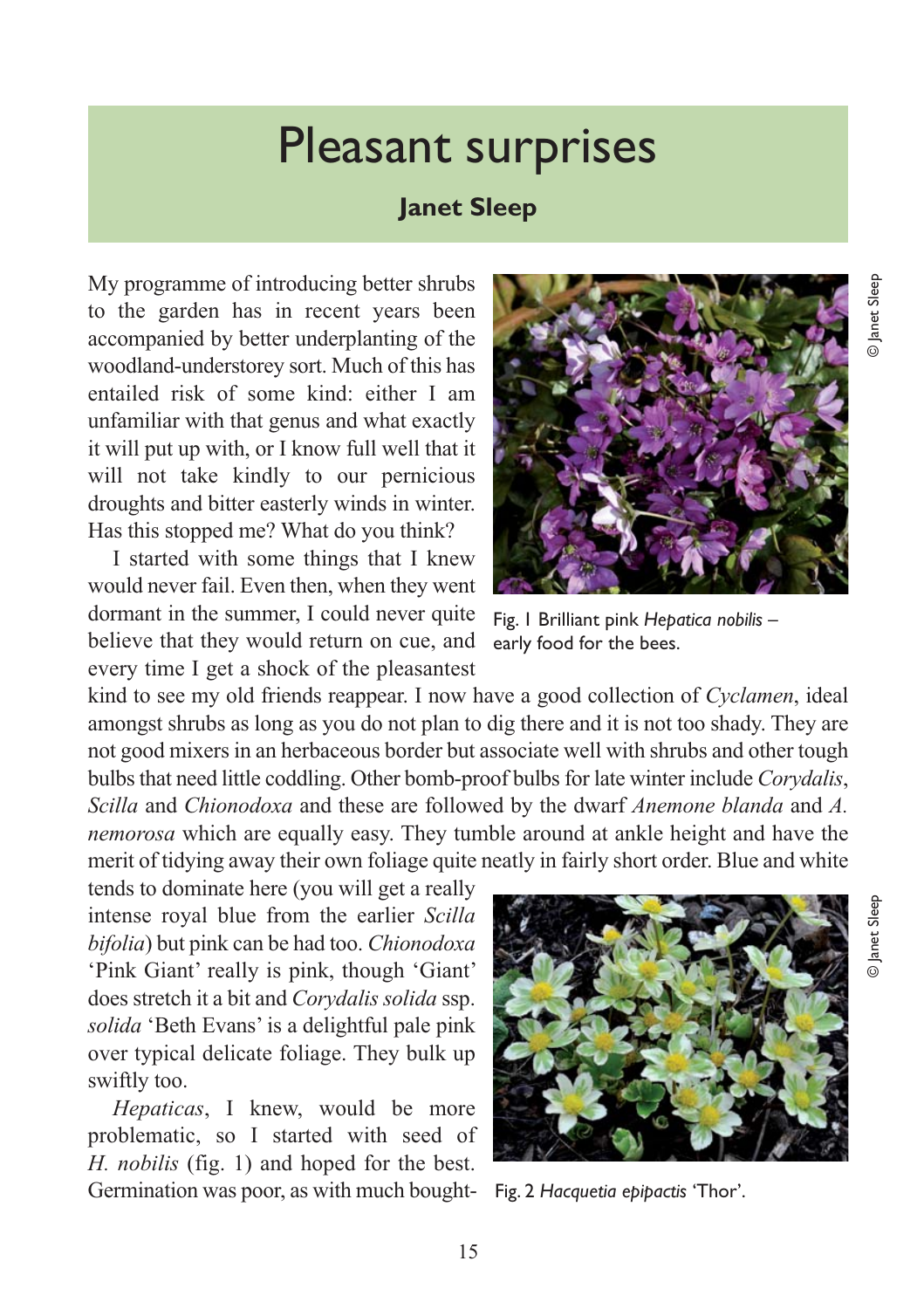

Fig. 3 *Cardamine glanduligera*.



Fig. 4 Flowering stems of pollarded *Acer negundo* 'Kelly's Gold'.

in seed, but I did manage to get a few to flowering size, amongst which was this brilliant pink form – it takes me by surprise every time it flowers. The good news is that once you have your plant in situ, growing first in a well-drained pot, it will seed itself profusely into the gravel topping and you then have a ready-made supply of seedlings to risk in the general garden.

I bought *Hacquetia epipactis* 'Thor' (fig. 2) because of its silver-edged foliage, and because it would flower really early. But I feared that it might not stand our summers here any too well; it looked much too aristocratic to put up with the rough and ready treatment that it would get from me. It did take two years to flower, but came through the 2009–10 severe winter having doubled in size. An unexpected bonus was that the little green ruffs are silvered too – very pretty.

I knew that the *Cardamine* family likes it positively wet. In drought-ridden East Anglia, trying to grow any of them was going to be a challenge, particularly as I had no intention of making a bog garden and the plant would have to survive in a shady corner of good, heavy soil. When my first planting of *Cardamine glanduligera* (fig. 3) died down in the summer, as it does, I had no great expectation that I would ever see it again. A hard winter followed, then by some sort of alchemy the plant reappeared, making a very pretty mat out of my single potful. It has the prettiest of fretted leaves and a sprinkling of blue/purple flowers. It is a delight.

March this year pulled off another coup de theatre. I have an *Acer negundo* 'Kelly's Gold' (fig. 4) which I pollard every year at about 2m, but this time I had done a rather skimpy job and left one or two of the younger stems uncut. Reader, they flowered, and in such spectacular fashion that I think the term 'surprised' is hardly sufficient – 'Star-struck' is nearer the mark. I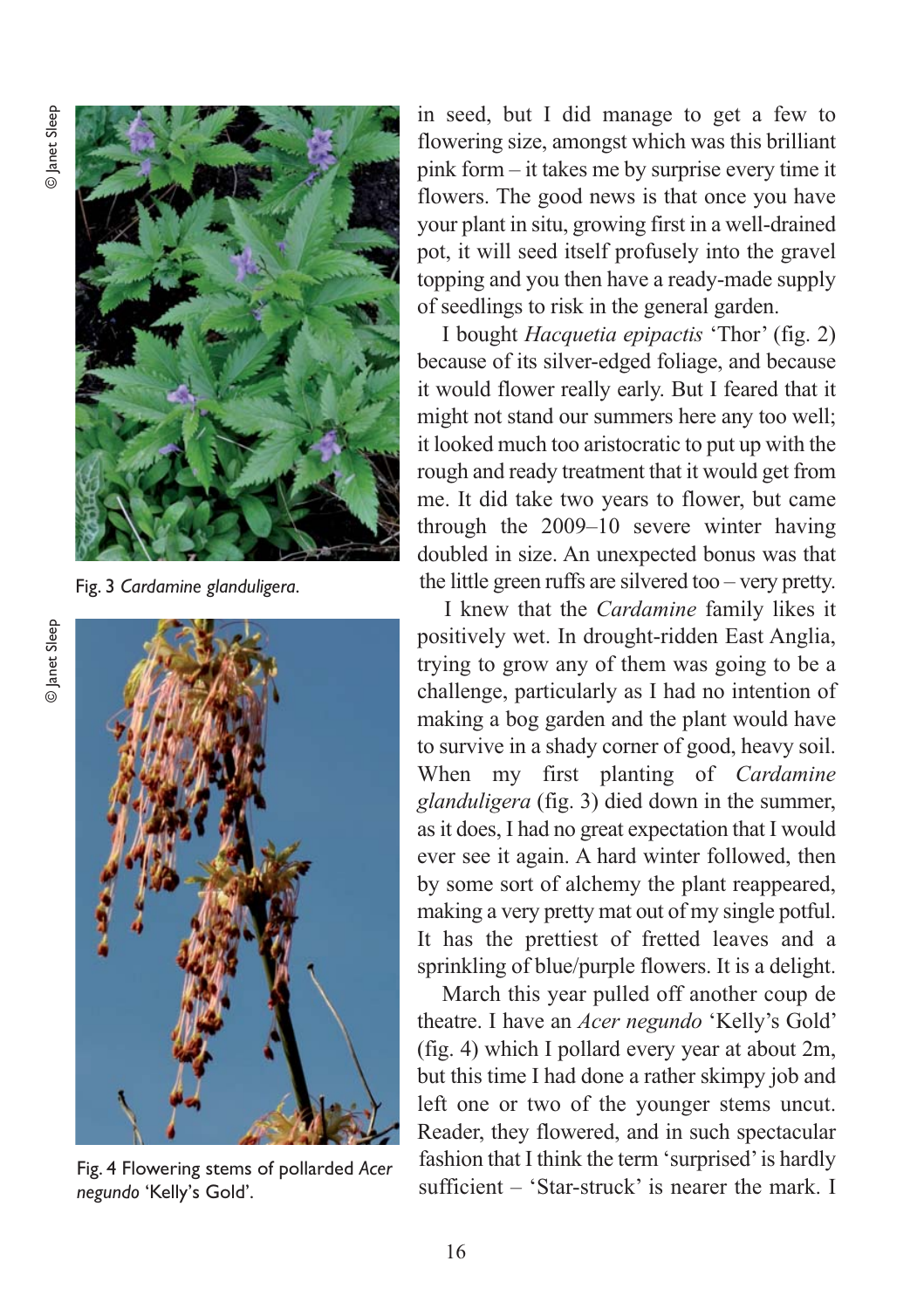

Fig. 5 Barnhaven primulas.

shall be leaving my pruning of this particular plant until much later in the year from now on. The acer occupies space in one of my two main mixed beds and there is an easy spring underplanting here that anyone could emulate. Years ago I obtained several packets of Barnhaven seed and put out plants in the various colour breaks at different points in the borders hoping to avoid a garish mixture (fig. 5). I did not expect them to last all that long given my experience with bought-in plants, but the good news is that these strains are irrepressible. Since then they have done their own thing with a will:

the colours have developed into a kind of gentle tapestry and the plants have spread throughout the borders with no help from me. Each year I think that I have lost them, for they defoliate dreadfully in our dry summers, but every March and April they wash the borders with colour. Thank you Barnhaven.



Fig. 6 *Sanguinaria canadensis* f. *multiplex* 'Plena' with *Corydalis* and *Erythronium* foliage in Richard Hobbs's garden.

Fig. 7 *Erythronium* 'Joanna' – a robust hybrid.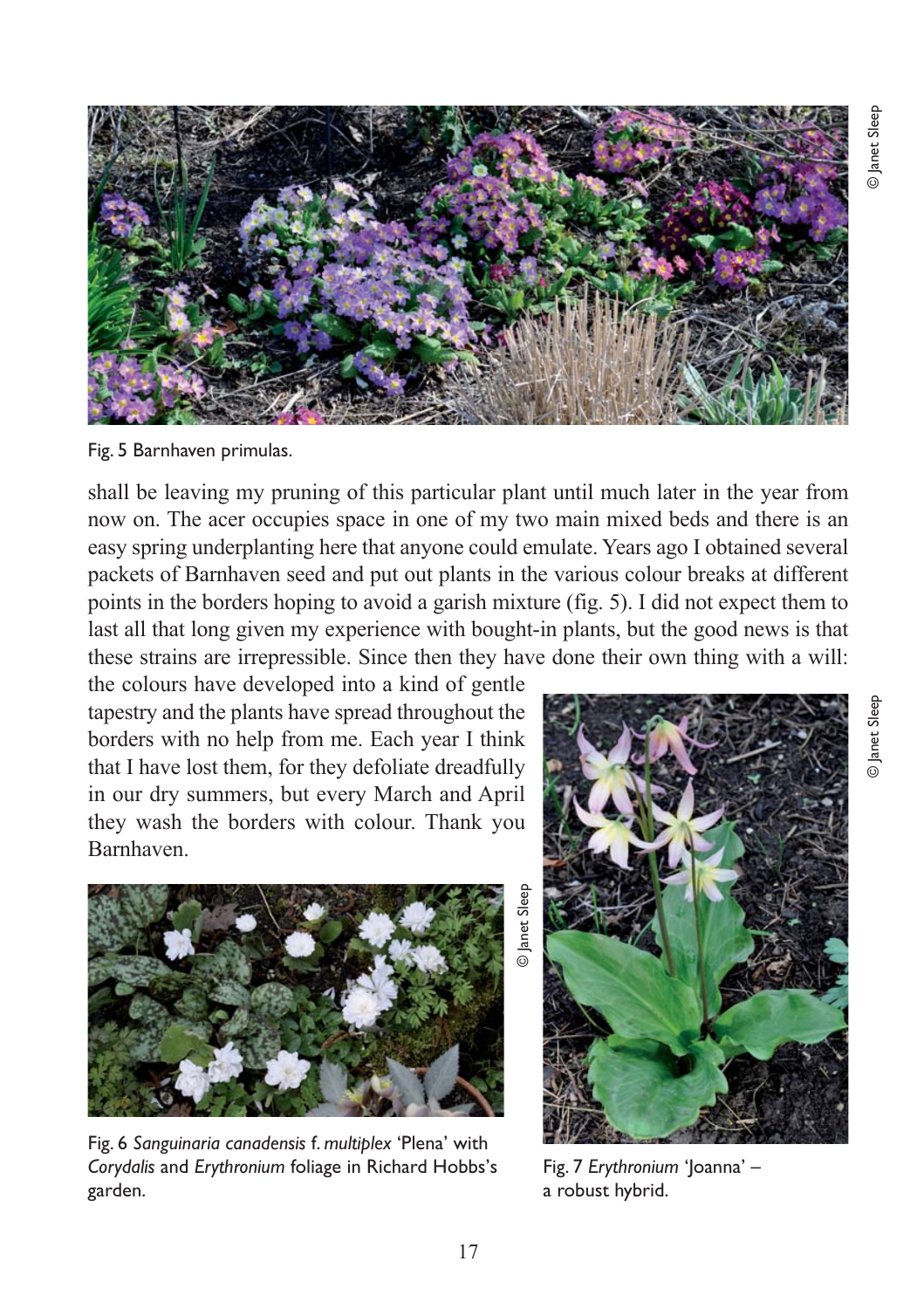

Fig. 8 *Trillium chloropetalum* in its white form. The flowers have a distinctive purple flush at the base. Beth Chatto's garden.

Fig. 9 Diminutive, double *Anemonella* 'Betty Blake'.

I have been experimenting with two shade lovers lately. *Sanguinaria* is best in its sterile, double form – *S. canadensis* f. *multiplex* 'Plena' – as its pure white blooms last a fair bit longer (fig. 6). Erythroniums, which often have ornamental mottled leaves below stems topped with elegantly recurved pink, yellow or white flowers, come in at about the same time. Like cyclamen, I have found that erythroniums appreciate mulching rather than soil disturbance and are best left alone. They seem to appreciate a period of drying out in the summer dormant period. They can be slow to increase, however, so I

© Janet Sleep

**O** Janet Sleep



Fig. 10 *Clematis* grown from seed and flowering in May on a south wall – possibly *C. chiisanensis*.

was pleased to find that *E*. 'Joanna', a creamy pink hybrid, bulked up much more quickly (fig. 7).

In trying *Trilliums*, I realise that I'm probably pushing my luck a little too far. They are painfully slow in any case, and need that idealised, rich, moist but welldrained soil. Who has this please? Send me some. But I reckon that if Mrs. Chatto can succeed in her dry Essex woodland, then I have at least half a chance of success. She seems to be the only source in the *Plant Finder* for the splendid white form of *T. chloropetalum* (fig. 8), seen here with some sumptuous late hellebores in her shade garden. Unfortunately, they are never for sale